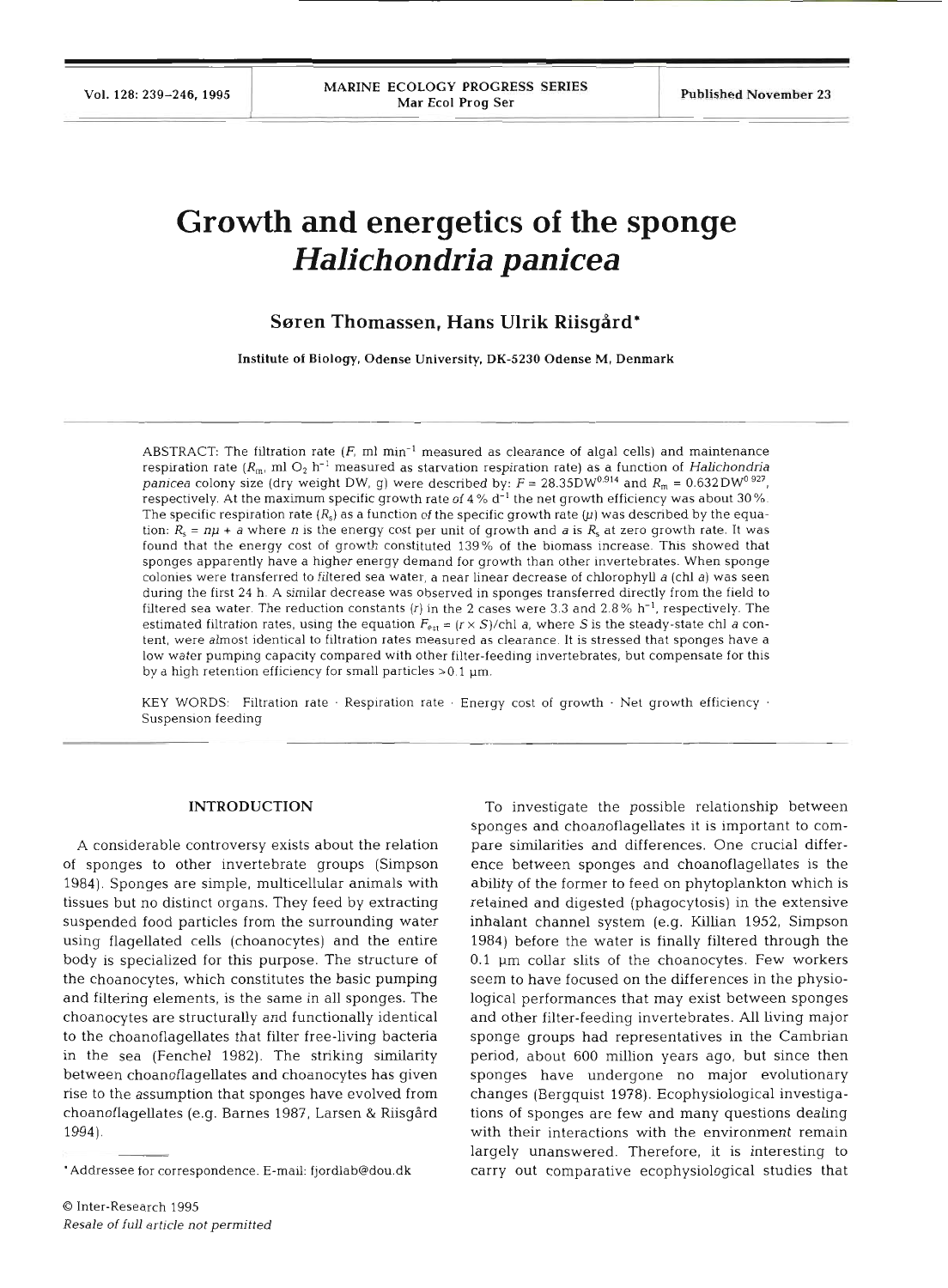may uncover the nature of sponges and their relationship with other invertebrates as well as with choanoflagellates.

In this study we dealt with key ecophysiological parameters to obtain a deeper understanding of the adaptation of sponges to suspension feeding. This was done through field and laboratory studies of the energy cost of growth as related to the water processing ability of the demosponge *Halichondria panicea.*  This information enabled us to compare sponges with more advanced filter-feeding invertebrates.

### MATERIALS AND METHODS

Collection and storage of sponges. The experiments were performed on the demosponge *Halichondria panicea* which during 1994 was gently collected by hand from the surface of boulders at 0.5 to 1 m water depth at low tide in the inlet to Kerteminde Fjord, Funen, Denmark. The sponges, always kept submerged throughout manipulation, were transported to the nearby Fjord Biological Laboratory, Kerteminde, where the *H. panicea* colonies were individually suspended on 10 cm long nylon threads in an aquarium with a continuous flow of sea water from the collecting site (11 to  $14^{\circ}$ C, 11 to 24‰ S). This protocol ensured that the sponge colonies would remain in good condition until experimental measurements were performed.

Measurement of filtration rate. Filtration rates were measured as the volume of water cleared per unit of time (clearance) of the flagellate *Rhodomonas* sp. from a continuous culture. Flagellate cells with a mean diameter of about 6.3 pm are retained by the sponges with 100% efficiency (Reiswig 1971), and therefore, the measured clearance is identical to the filtration rate (= pumping rate). 2 to 3 h prior to each clearance experiment the individual sponge colonies were suspended in the centre of a 1 1 glass beaker containing 800 m1 strongly aerated sea water and placed in a temperature-constant water bath (14°C). Flagellate cells were added (usually about  $5 \times 10^3$ cells  $ml^{-1}$ ) and the reduction in the number of cells as a function of time was followed by removing water samples every 10 min. The particle concentration of each sample was measured with an electronic particle counter (Elzone 180 fitted with a 60 pm tube) as the mean value of 3 measurements, each using 0.25 m1 of the sample. The remainder of the sample was returned to the beaker to avoid a significant reduction in sea water volume  $(V_{sw})$  during the experiment. A beaker without a sponge colony served as a control. Clearance  $(F)$  was determined from the exponential reduction in algal cell concentration as a function of

time (verified as a straight regression line of a semilog plot) using the formula:

$$
F = (V_{\rm sw}/t) \ln(C_0/C_t) \tag{1}
$$

where  $C_0$  and  $C_t$  are the algal concentrations at time 0 and time *t,* respectively.

Measurement of respiration rate. The sponges were transferred to an adjustable respiration chamber consisting of straight plexiglass tubes with either 1000, 250 or 170 ml, depending on the size of the sponge colony. All measurements were made approximately 1 h after transfer to the respiration chamber. The respiration chamber consisted of a plexiglass tube (inner diameter <sup>=</sup>60 mm) with one (adjustable) end closed and the other end tightened with a plexiglass collar with an oxygen electrode inserted into the chamber and connected to an oxygen monitor (WTW, Microprocessor based oximeter, OX1 196) and a recorder (Servogor S). A magnetic stirrer (Oximeter-RZ 90) was mounted close to the membrane of the electrode and coupled to an external rotating magnet. The temperature was held constant (14°C) by placing the respiration chamber in a water bath. All measurements were conducted at 18 to 23‰ S. During each respiration measurement (20 to 30 min) the decreasing dissolved oxygen tension was continously monitored. Three respiration measurements were carried out in series on each sponge colony. Control measurements without sponges were performed between every second respiration measurement. The oxygen uptake rate was calculated from the decrease of dissolved oxygen tension, taking temperature, salinity and air pressure into consideration.

Growth experiments. *Laboratory growth experiments:* Sponge colonies were allowed to adjust to the laboratory conditions for 45 d after being collected in May 1994. In 5 aquaria (20 1) with a filtered (by means of the mussel **Mytilus** *edulis)* flow of sea water (lg°C, 13 to 17% S, mean water residence time was 50 min) 6 sponges were suspended as described above. The flagellate *Rhodomonas* sp. from a continous culture (constant light, pH and dilution rate) was used in the growth experiments with *Halichondria panicea.* Algal concentrations of 0, 2.7, 3.6, 5 and  $7 \times 10^3$  cells ml<sup>-1</sup> were maintained in the growth aquaria by continous addition of *Rhodomonas* cells. After an adjustment period of 4 d (Day 0) the 'drip wet weight' (DWW) of the sponges was measured. Subsequently the sponge colonies were weighed again on Day 9 to assess the growth. Throughout the experimental period the algal concentrations in the growth aquaria were checked twice a day.

*Field growth experiments: In situ* growth experiments with sponge colonies were performed by means of a 'sponge-anchor' arrangement consisting of a 10 kg concrete anchor with 10 plastic sticks fixing the sponge colonies mounted on a plate (see Fig. 1). After 1 wk in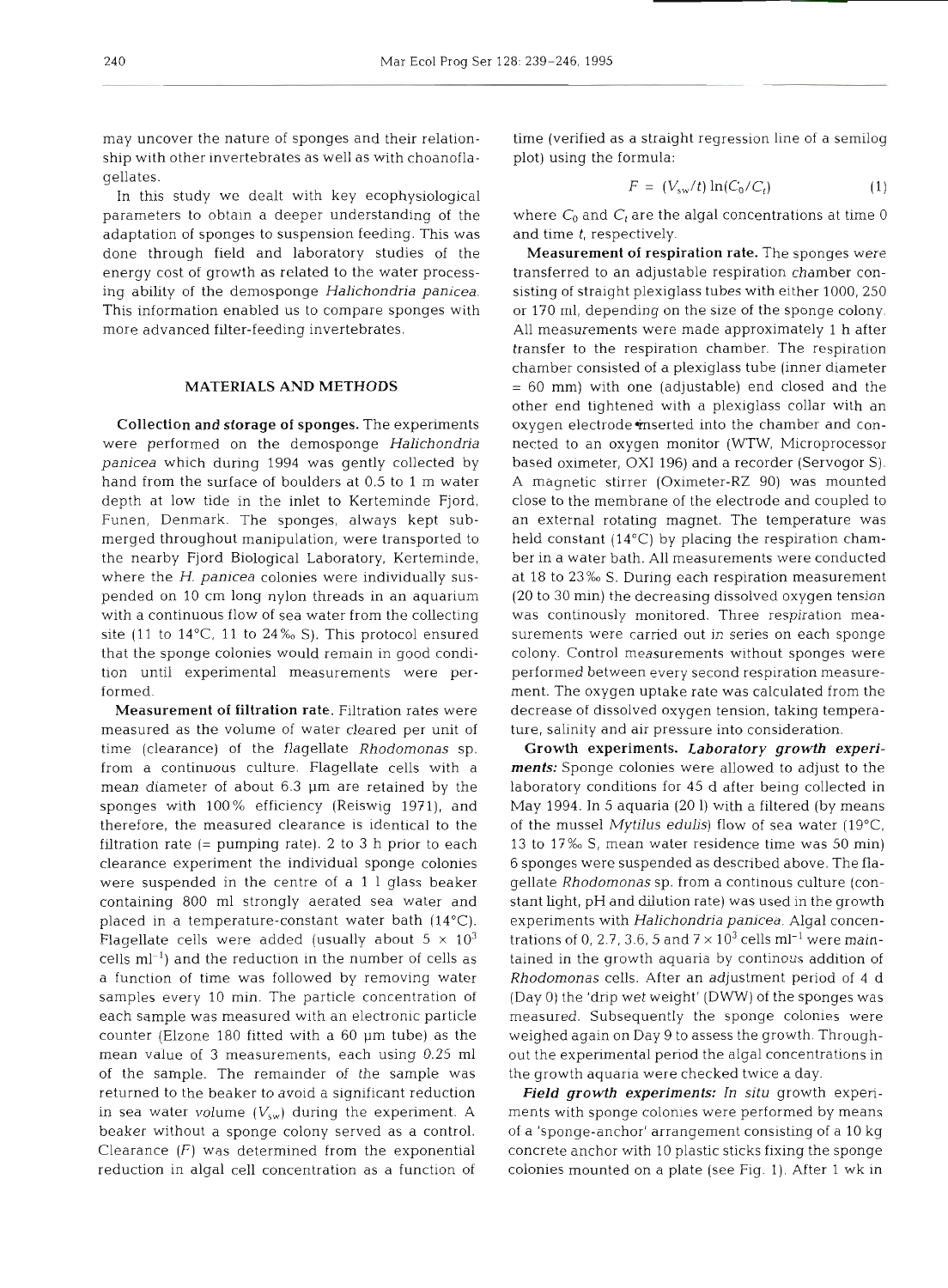

Fig. 1. *Hahchondria panlcea.* 'Sponge-anchor' used for *in situ*  growth experiments with sponge colonies is submerged 1 m below the water surface; white patches on the boulders illustrate natural sponge colonies

a flow aquarium with sea water the sponge colonies were placed near the collecting site in the inlet to Kerteminde Fjord, slightly raised above the stones with the natural sponge colonies (see Fig. 1). Four growth experiments (duration of 1 to 3 wk) each with 10 sponge colonies were performed. The transplanted sponges were checked daily for drifting pieces of macrophytes and cleaned if necessary, and a water sample (5 1 filtered through a 40 µm sieve to remove particles larger than the sponge's ostia) for measurement of chlorophyll a (chl a) (according to Arvola 1981) was taken. At the end of the growth experiment the respiration rate and size of each sponge colony was measured.

Specific reduction and energetic parameters. The specific growth rate  $(\mu, d^{-1})$  of Halichondria panicea was calculated according to the equation:

$$
\mu = \ln(W_t/W_0)t^{-1} \tag{2}
$$

where  $W_0$  and  $W_t$  = mean body mass of the sponges on Day 0 and Day t, respectively.

By simultaneous measurements of respiration and growth rates in animals with body mass W the relationship between total respiration rate  $(R_t)$  and growth rate  $(\mu W)$  may be described according to Kiørboe et al. (1987):  $R_{\rm t} = R_{\rm m} + n\mu W$  or

$$
R_1/W^b = a + n\mu W^{1-b} \tag{3}
$$

where  $R_m = aW^b$  is the maintenance respiration rate (measured as starvation respiration rate) and the energy cost per unit of growth is  $n$ , which was estimated from experimentally determined values of  $R_{m}$ ,  $R_t$  and  $\mu$  (i.e. slope of regression line for  $R_t/W^b$  as a function of  $\mu W^{1-b}$ ).

The energy balance of a sponge colony can be expressed as:

$$
I = P + R + E \tag{4}
$$

where  $I =$  ingestion,  $P =$  production (growth),  $R =$  respiration, and  $E =$  excretion. Further, the assimilation is  $A = P + R$ , and the net growth efficiency is NGE =  $P/A$ . In the present work NGE was calculated according to:

$$
NGE = P/A = P/(P+R) = W\mu/(W\mu + R) = \mu/(\mu + R_s)
$$
 (5)

### where  $R_s = R/W$ .

Chlorophyll decomposition and estimation of filtration rate. Two parallel experiments were performed to measure the chl a decomposition rate in sponge colonies in order to estimate the in *situ* filtration rate of the sponges. At steady state:  $I = r \times S$ , where I is the ingestion rate, *r* is the chl a decomposition constant and  $S$  is the chl  $a$  content in the sponge. When the chl  $a$ concentration in the sea water surrounding the sponge (chl  $a$ ) is known, the *in situ* filtration rate ( $F_{est}$ ) can be estimated as  $F_{est} = I$ /chl *a* or:

$$
F_{\text{est}} = (r \times S) / \text{chl } a \tag{6}
$$

In the laboratory the filtration rates of 20 sponge colonies were determined previous to exposure to a constant algal concentration of  $4 \times 10^3$  Rhodomonas cells ml<sup>-1</sup> in an aquarium with filtered  $(0.7 \text{ }\mu\text{m})$  sea water which was changed daily. After 24 and 48 h, respectively, 6 pieces of sponge-tissue (0.5 to 1.5 ml) were cut off for determination of chl a content. Then the algal supply to the sponges was stopped, and the subsequent reduction in the sponge tissue of chl  $a$ was followed by chlorophyll analysis at 6, 12, 18, 24, 36, 48 and 72 h, An identical experiment was performed with freshly collected sponges from the field.

Determination of sponge size. After the experiments, the sizes of the individual sponge colonies were expressed in several ways: 'drip wet weight' (DWW, determined as the total weight of the sponge colony, including water, added to a known amount of water; cf. Frost & Williamson 1980); wet weight (WW, total weight of sponge colony after 5 min drainage on absorbing paper); volume  $(V_{\text{displ}})$ , ml of displaced water in a graduated cylinder glass); dry weight (DW, 100°C, 24 h); and ash free dry weight (AFDW, 6 h ashing of ground DW samples in a muffle furnace at 500°C). Sample weights were determined on a Mettler ME22 microbalance.

Conversion factors. DW (g), WW (g) and AFDW (g) of Halichondria panicea were found to correlate with sponge colony volume  $(V_{sc})$  according to the equations: DW = 0.07  $V_{\rm sc}$  ( $r^2$  = 0.984), WW = 0.830  $V_{\rm sc}$  ( $r^2$  = 0.950) and AFDW =  $0.024$   $V_{sc}$  ( $r^2 = 0.975$ ) (n = 20; range 1 to 80 ml). Further, DW and AFDW were found to correlate with the sponge DWW (g) according to the equations: DW =  $0.067$  DWW ( $r^2$  = 0.994) and AFDW = 0.023DWW  $(r^2 = 0.972)$  (n = 20; range 1 to 90 g). The carbon (C) and nitrogen (N) contents were analysed in 20 sponge colonies (Carlo Erba EA1108 CHNS-analyzer with Euger 200 software) and the following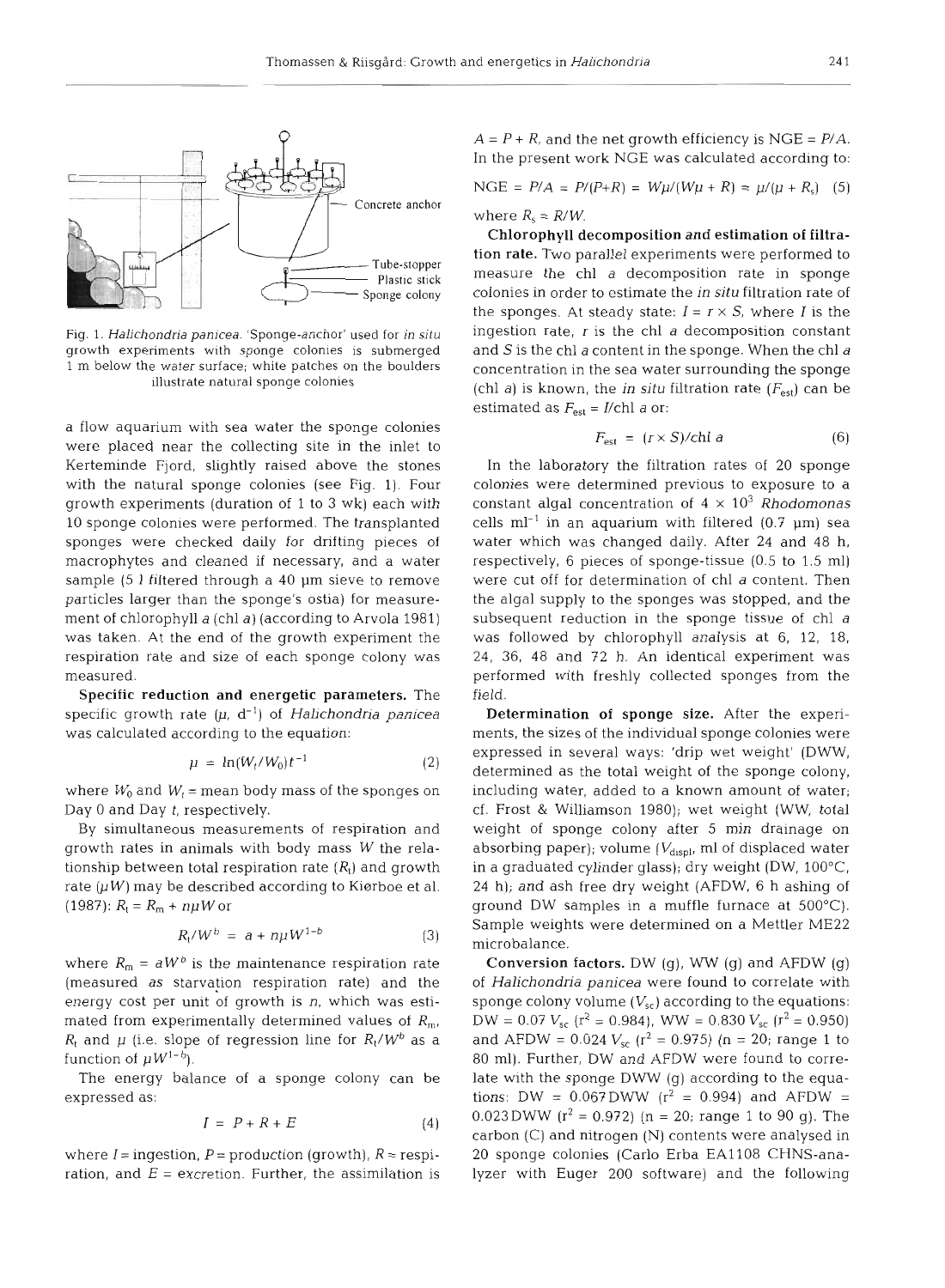equivalencies were estimated: 1 mg DW sponge corresponding to  $0.142 \pm 0.018$  mg C and  $0.030 \pm 0.008$  mg N; 1 ml O<sub>2</sub> corresponding to 0.46 mg C (Jørgensen 1955 cited by Stuart & Klumpp 1984); 1 mg chl *a* corresponding to 40 mg C.

#### **RESULTS**

Filtration rate and respiration rate of *Halichondria panicea* as a function of sponge colony size are shown in Fig. 2. It is notable that the exponents *(b)* of both equations are near identical  $(b = 0.914$  and 0.927, respectively) and not significantly different from  $1$  ( $p < 0.005$ ).

Fig. **3** shows the net growth efficiency as a function of specific growth rate of *Halichondria panicea* in laboratory and in field studies. The maximum measured growth rate was about  $4\%$  d<sup>-1</sup> at a net growth efficiency of about 30 %.

In the present work  $b \approx 1$  (cf. Fig. 2), and Eq. (3) simplifies to  $R_s = n\mu + a$ . In Fig. 4 it appears that the rela-



Fig. 2. Halichondria panicea. Filtration rate and maintenance respiration rate as functions of sponge colony size. Regression lines and their equations are shown



Fig. 3. Halichondria panicea. Net growth efficiency (NGE) as a function of specific growth rate  $(\mu)$  of sponge colonies in laboratory (0) and field experiments **(a).** Curve is fitted by nonlinear regression analysis

tionship between the specific respiration rate  $(R_s)$  and specific growth rate  $(\mu)$  may be expressed by this linear function, where *n* is the slope of the regression line and *a* is the specific respiration rate at zero growth rate. As *n* expresses the energy cost per unit of growth (cf. Eq. **3)** it is seen that the energy cost of growth *(n)* in *Halichondria panicea* constituted 139 % of the biomass production.

Fig. *5* shows that *Halichondria panicea* fed a constant algal concentration in the laboratory (open symbols) was approaching a steady-state chl *a* content (S)



Fig. 4. Halichondria panicea. Specific respiration rate **(h)** as a function of specific growth rate  $(\mu)$  of sponge colonies in laboratory (0) and field experiments **(a).** Regression line and its 95 % confidence lines are shown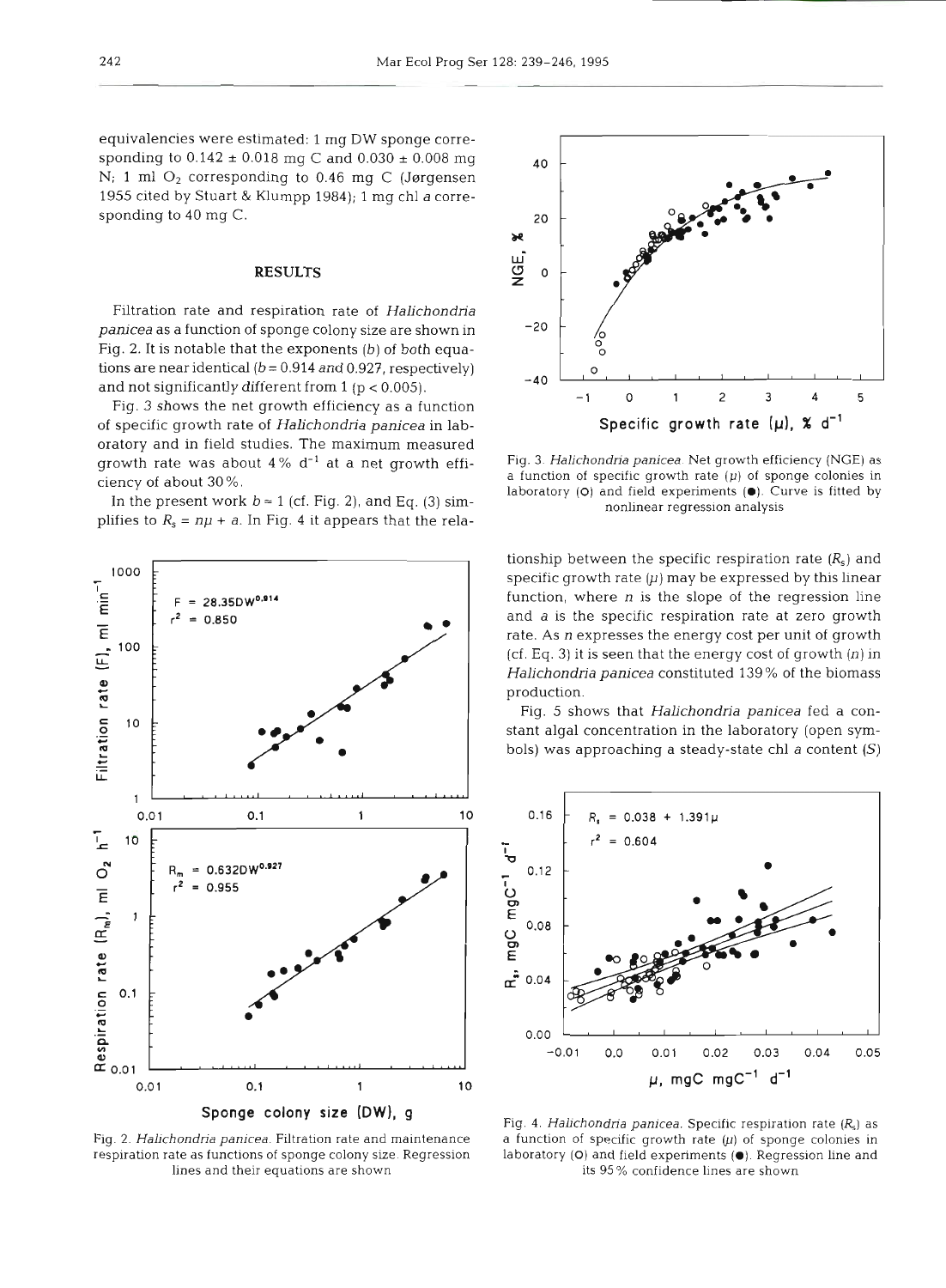

Fig. 5. Halichondria panicea. Decrease of chl a content of sponge colonies transferred to filtered sea water at time 0. Sponge colonies were transferred either directly from the field **(e)** or from a laboratory experiment **(0)** in which the sponges were exposed to suspended algal cells dunng the preceding 48 h. Mean values  $\pm$  SD (n = 6)

after 48 h due to equilibrium between ingestion  $(I)$  and digestion of consumed algal cells. After the sponge colonies were transferred to filtered sea water chl *a*  decreased at a constant rate during the first 24 h. A similar decrease was observed in sponges transferred to filtered water directly from the field. From regression analyses it was found that the decomposition constant was  $3.3\%$  h<sup>-1</sup> ( $r^2$  = 0.964) in sponges exposed to algal cells  $(3.58 \text{ µg chl a l}^{-1})$  in the laboratory and 2.8% h<sup>-1</sup> ( $r^2$  = 0.863) in sponges exposed to natural phytoplankton in the field  $(1.70 \text{ µq chl } a \text{ l}^{-1})$ . The estimated filtration rates ( $F_{est}$ ; cf. Eq. 6) are shown in Table 1 together with relevant variables, as well as the actual measured filtration rate  $(F)$  obtained in a laboratory clearance experiment (cf. Eq. 1). The filtration rates of 0.18 to 0.23  $1 h^{-1} g W W^{-1}$  shown in Table 1 are equivalent to 2.5 to 3.0 ml water  $min^{-1}$  (ml sponge tissue) $^{-1}$ , i.e. near identical to the filtration rates summarized in Table **3.** Thus, there is a satisfactory agreement between the different methods used for determination of the filtration rates.

#### **DISCUSSION**

Irrespective of the scattered data, there seems to be a strong linear relationship between specific growth rate and specific respiration rate in *Halichondria panicea* (Fig. 4). This increase of the specific respiration rate in response to growth *(n),* also termed 'specific dynamic action' (SDA), amounted to 139% of the biomass production. Thus, SDA constituted a very substantial proportion of the total energy released by respiration in growing sponges. The present value of SDA in H. *panicea* may be compared to those reported for other marine invertebrates: 20 to 26% of the growth in *Nereis diversicolor* and *N. virens*  (Nielsen et al. 1995), 20% in the blue mussel *Mytilus edulis* (Jergensen 1990), 19% in the copepod *Acartia tonsa* (Kiørboe et al. 1985) and 40% in the sea star *Asferias rubens* (Vahl 1984). Thus, it seems obvious that sponges may differ from other invertebrates by having exceptionally high energy demands for growth. However, due to their simple structure sponges may be described as colonies composed of mainly choanocytes which are structurally and functionally identical to free-living choanoflagellates. Therefore, it is tempting to suppose that sponges may share properties with choanoflagellates. In these organisms and other heterotrophic microflagellates energy used for maintenance only constitutes a small fraction of the energy required for growth (i.e. macromolecular synthesis). Thus, Fenchel (1982, his Fig. 10) found that a doubling of the specific growth rate in the chrysomonad *Ochromonas* sp. resulted in a doubling of the specific respiration rate, indicating that the energy cost of growth (SDA) constituted approximately 100% of the growth. Likewise, Lensmann Iversen (1987, his Fig. 4) found that a doubling of the specific growth rate of the bacteria *Klebsiella pneumoniae* caused a near doubling (1.8~) of the specific respiration rate. Thus, the high SDA  $(>100\%)$  found for *H, panicea* in the present work may be comprehensible by considering the sponge as a colony of heterotrophic microorganisms.

The maximum specific growth rate of  $2.8\%$  d<sup>-1</sup> measured in this study is in the range of specific growth rates of 1 to 5.8%  $d^{-1}$  found by others (Table 2).

Table 1. Halichondria panicea. Chlorophyll a (chl a) content (S), decomposition constant (r), ingestion rate (I), estimated filtration rate  $(F_{est})$  and actual measured filtration rate  $(F)$  at known algal concentrations in the laboratory and in the field

|       | Algal conc.<br>$(\mu q \text{ chl } a l^{-1})$ | $(\mu q \text{ chl } a \text{ q} \text{WW}^{-1})$ | $(% h^{-1})$ | (µg chl a h <sup>-1</sup> g WW <sup>-1</sup> ) $(l h^{-1} g W W^{-1})$ | $F_{est}$ | $(l h^{-1} g W W^{-1})$  |
|-------|------------------------------------------------|---------------------------------------------------|--------------|------------------------------------------------------------------------|-----------|--------------------------|
| Lab.  | $3.58 \pm 0.37$                                | $23.9 \pm 2.8$                                    | 3.3          | 0.79                                                                   | 0.22      | $0.23 \pm 0.03$          |
| Field | $1.70 \pm 0.14$                                | $10.7 \pm 0.5$                                    | 2.8          | 0.30                                                                   | 0.18      | $\overline{\phantom{a}}$ |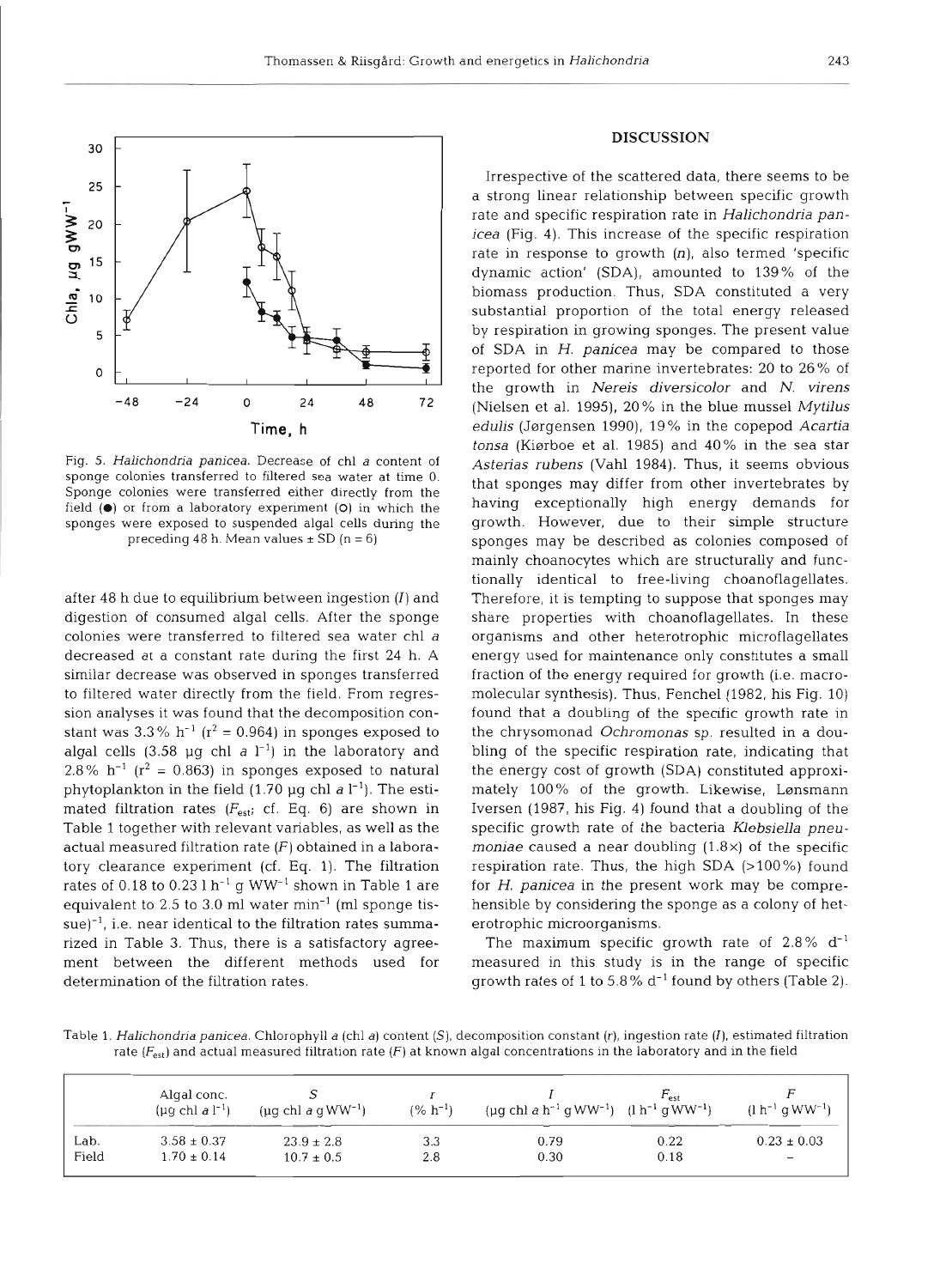| <b>Species</b>       | $(% d^{-1})$ | Source                     |
|----------------------|--------------|----------------------------|
| Haliclona permollis  | 1.0          | Elvin (1976)               |
| Aplysilla rosea      | 1.3          | Ayling (1983)              |
| Spongilla lacustris  | 5.8          | Frost & Williamson (1980)  |
| Halichondria sp.     | 3.3          | Fell & Lewandrowski (1981) |
| Halichondria panicea | 1.7          | Barthel (1986)             |
| Halichondria panicea | 1.6          | Barthel (1989)             |
| Halichondria panicea | 2.8          | This study                 |

Table 2. Specific growth rates *(p)* measured in different sponge species in the field

The specific filtration and respiration rates of *Halichondn'a* panicea measured in the present work are in fairly good agreement with most of the earlier measurements in sponges (Table 3). It is remarkable that the slope of the regression lines in Fig. 2 is approximately 1. Usually, the respiration rate tends to be proportional to the  $\frac{3}{4}$  power of weight (Fenchel **1987),** but in sponges linearity is expected in view of the fact that they in principle grow simply by increasing their number of water-pumping choanocytes.

Table 3. Specific filtration rates (F<sub>s</sub>) and respiration rates (R<sub>s</sub>) measured at different temperatures (Temp) in different sponge species

| Species              | Temp<br>$(^{\circ}C)$ | $F_{\rm c}$<br>${\rm (ml\ min^{-1})}$ | $R_{\rm c}$<br>(ml $O_2$ h <sup>-1</sup> ) | Source                       |
|----------------------|-----------------------|---------------------------------------|--------------------------------------------|------------------------------|
| Mycale sp.           |                       | $14.4 \text{ ml}^{-1}$                | $0.044$ ml <sup>-1</sup>                   | Reiswig (1974)               |
| Verongia gigantea    |                       | $4.6$ ml <sup>-1</sup>                | $0.068$ ml <sup>-1</sup>                   | Reiswig (1974)               |
| Verongia fistularis  | 27                    | $7.4 \text{ ml}^{-1}$                 | $0.046$ ml <sup>-1</sup>                   | Reiswig (1981)               |
| Tethya crypta        |                       | 7.5 $ml^{-1}$                         | $0.020 \text{ ml}^{-1}$                    | Reiswig (1974)               |
| Suberites carnosus   | 10                    |                                       | $0.79$ q DW <sup>-1</sup>                  | Cotter (1978)                |
| Sycon ciliatum       | 12                    |                                       | $0.79$ a $DW^{-1}$                         | Cotter (1978)                |
| Spongilla lacustris  | 27                    | 53.0 g $DW^{-1}$                      |                                            | Frost (1978)                 |
| Spongilla lacustris  | 20                    |                                       | $0.68$ q DW <sup>-1</sup>                  | Karchenko & Lyashenko (1986) |
| Haliclona permollis  |                       | $7.9 \text{ ml}^{-1}$                 |                                            | Reiswig (1975)               |
| Haliclona anonyma    | 12                    | 93.4 q $DW^{-1}$                      |                                            | Stuart & Klumpp (1984)       |
| Haliclona urceolus   | 12                    | $31.0 \text{ q}$ DW <sup>-1</sup>     |                                            | Riisgård et al. (1993)       |
| Halichondria panicea |                       | 1.1 mg $N^{-1}$                       |                                            | Jørgensen (1949)             |
| Halichondria panicea | 14                    |                                       | $0.68$ g AFDW <sup>-1</sup>                | Barthel (1988)               |
| Halichondria panicea | 12                    | $27.0$ g $DW^{-1}$                    |                                            | Riisgård et al. (1993)       |
| Halichondria panicea | 14                    | $28.4$ q $DW^{-1}$                    | $0.63$ q DW <sup>-1</sup>                  | This study, cf. Fig. 2       |
| Halichondria panicea | 14                    | $2.0 \text{ ml}^{-1}$                 | $0.044$ ml <sup>-1</sup>                   | This study                   |
| Halichondria panicea | 14                    | $0.9 \,\mathrm{mg} \,\mathrm{N}^{-1}$ | $1.84$ g AFDW <sup>-1</sup>                | This study                   |

Table 4. Water processing capacities expressed as maximum volumes of water The food content in sea water necesfiltered (F, 1) per ml O<sub>2</sub> consumed (R) in various groups of marine invertebrate sary to meet the metabolic demand of suspension feeders measured at minimum algal concentrations *Halichondria panicea* can be deter-

| Taxonomic group<br>Species | F/R<br>$(l \text{ ml}^{-1} \text{ O}_2)$ | Source                     |
|----------------------------|------------------------------------------|----------------------------|
| Polychaetes                |                                          |                            |
| Sabella penicillus         | 354                                      | Riisgård & Ivarsson (1990) |
| Chaetopterus variopedatus  | 50                                       | Riisgård (1989)            |
| Nereis diversicolor        | 40                                       | Riisgård (1991)            |
| <b>Bivalves</b>            |                                          |                            |
| Mytilus edulis             | 15 to 50                                 | Riisgård et al. (1980)     |
| Ascidians                  |                                          |                            |
| Ciona intestinalis         | 82                                       | Petersen et al. (1995)     |
| Ciona intestinalis         | 13                                       | Jørgensen (1955)           |
| Copepods                   |                                          |                            |
| Acartia tonsa              | 37                                       | Kiørboe et al. (1985)      |
| Sponges                    |                                          |                            |
| Mycale sp.                 | 19.6                                     | Reiswig (1974)             |
| Verongia gigantea          | 4.1                                      | Reiswig (1974)             |
| Verongia fistularis        | 9.7                                      | Reiswig (1974)             |
| Tethya crypta              | 22.8                                     | Reiswig (1974)             |
| Halichondria panicea       | 2.7                                      | This study                 |

mined if there is a constant ratio between the volume of water filtered and the amount of  $O_2$  consumed by the sponge colony. The specific filtration and respiration rates in the present work were  $1.70$  l  $h^{-1}$  g DW<sup>-1</sup> and 0.63 ml  $O_2$   $h^{-1}$  g  $DW^{-1}$ , respectively (Fig. 2). The volume of water filtered per m1 *O2* consumed was therefore  $1.70/0.63 = 2.7$  l ml<sup>-1</sup> O<sub>2</sub> which is low compared to other sponges and suspension-feeding invertebrates (see Table 4). The generally higher filtration effectiveness found in tropical demosponges by Reiswig (1974, 1981) was mainly due to a higher specific filtration rate (Table 3). This brings the importance of adaptation to the habitat into focus. Referring to Reiswig (1974)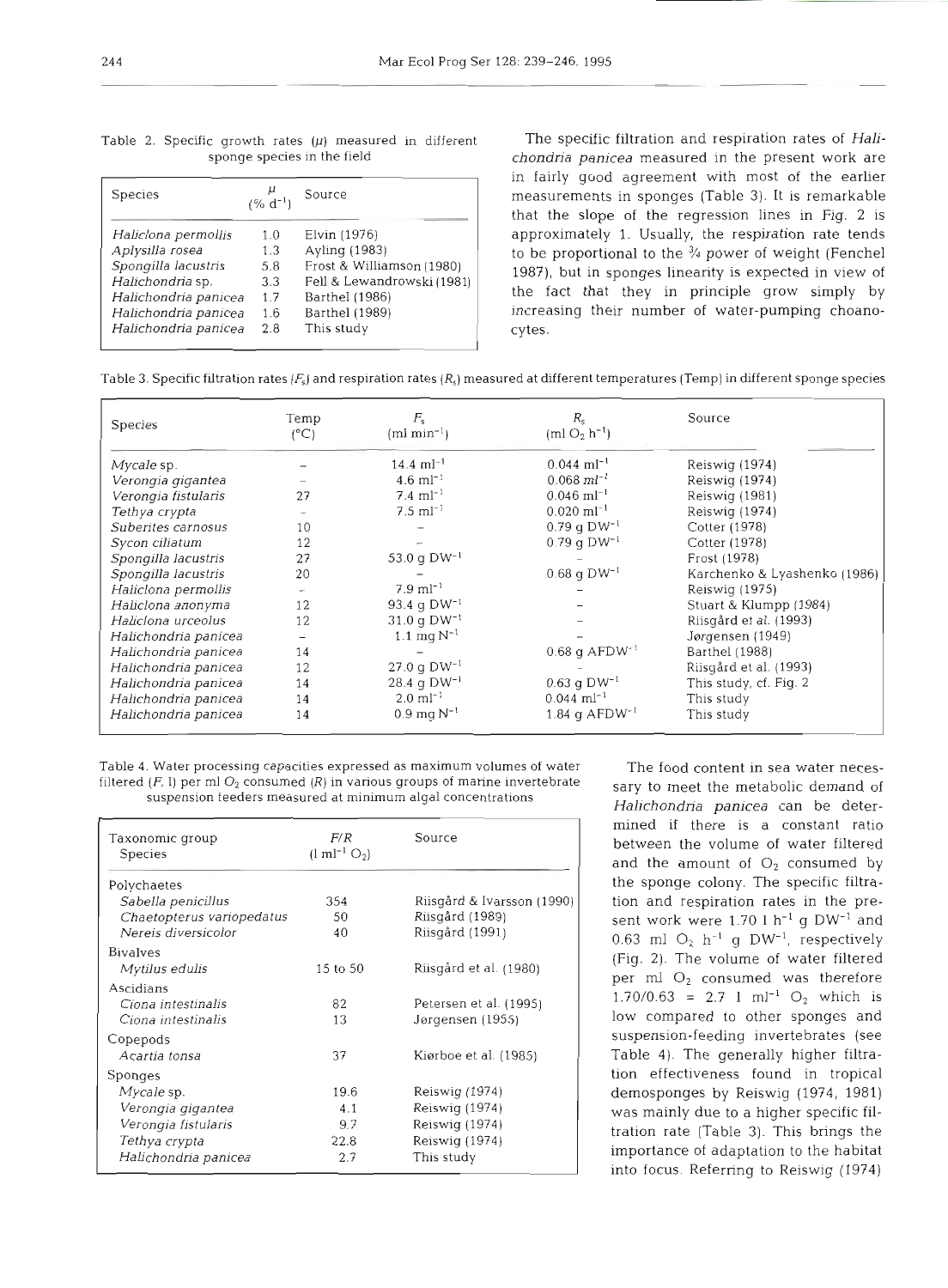the available food content for the highly effective Tethya crypta (F/R = 22.8 1 water ml<sup>-1</sup> O<sub>2</sub>; Table 4) was 0.04 mg particulate organic carbon (POC)  $1^{-1}$ which is  $5\times$  lower than found to be available for H. panicea in the present work (see below). Sponges are the only metazoan group which retain very small particles  $(0.1 \text{ to } 1 \text{ µm})$  (Reiswig 1975) which should be recalled when comparing the generally low F/R-values for sponges with other invertebrate filter-feeders  $(Table 4)$ . A similar example has previously been demonstrated in suspension-feeding ciliates by Fenchel (1980) who found that species specialized to smaller food particles  $(0.2$  to 1  $\mu$ m) filtered 0.9 to 5 l of water per ml O<sub>2</sub> consumed. In comparison ciliate species feeding on larger particles  $(>1$  to 5  $\mu$ m) filtered 17 to 710 l per ml $O<sub>2</sub>$  consumed.

To balance the maintenance energy requirement of Halichondria panicea the food energy in suspended particles (0.1 to 40  $\mu$ m) in 2.7 l sea water must at least be equivalent to 1 ml  $O<sub>2</sub>$  or 0.46 mg C implying that POC should be above  $0.46/2.7 = 0.17$  mg C  $1^{-1}$ . The total energy demand for growth of H. panicea with a specific growth rate of 0.028 mg C mg<sup>-1</sup> C d<sup>-1</sup>, a specific respiration rate of 0.0769 mg C mg<sup>-1</sup> C d<sup>-1</sup> and a specific filtration rate of 28.35 ml min<sup>-1</sup> g  $DW^{-1}$  = 0.287 1 d<sup>-1</sup> mg<sup>-1</sup> C (Table 2, Figs. 3 & 4) requires a minimum carbon content (represented as accessible food particles in the water) of  $0.0769/0.287 = 0.277$  mg C  $l^{-1}$ . During the field growth experiment the chl a content in phytoplankton smaller than the ostia diameter of approximately 40 pm (assuming no uptake of food particles >40 µm) was measured to be 2.51  $\pm$ 1.04 µg chl a  $l^{-1}$  equivalent to 0.10 mg C  $l^{-1}$ . This implies that H. panicea was unable to cover its carbon requirement on a sole diet of phytoplankton. Larger particles retained on the sponge surface may, however, be a possible food source as mentioned by Simpson (1984). Referring to Fenchel (1984) the amount of carbon represented by free-living bacteria in near shore waters lies in the range of 1 to  $3 \times 10^9$  cells  $l^{-1}$ equivalent to about 0.05 to 0.10 mg  $C$  1<sup>-1</sup>. This may increase the maximum carbon content accessible to the sponge to 0.20 mg C  $l^{-1}$ . However, this is still slightly below the requirement and the deficit may therefore, as suggested by Reiswig (1971), be covered by the uptake of dissolved organic matter.

Considering the uncertainties of the above considerations it may be concluded that the coherence of the measured filtration and respiration rates as related to the actual growth rate and available suspended food particles in sea water is satisfactory. This implies that sponges, despite their relatively low water pumping capacity, may compete well with metazoans with higher filtration rates by means of their unique ability to retain food particles down to 0.1 pm.

Acknowledgements. Prof. C. Barker Jørgensen, Dr J. J. Lønsmann Iversen and N. Eriksen are greatly acknowledged for their critical review of the manuscript.

#### LITERATURE CITED

- Arvola L (1981) Spectrophotometric determination of chlorophyll a and phaeopigments in ethanol extractions. Ann Bot Fenn 18:221-227
- Ayling AL (1983) Growth and regeneration rates in thinly encrusting demospongiae from temperate waters. Biol Bull 165.343-352
- Barnes RD (1987) Invertebrate zoology. Saunders College Publishing, New York, p 71-91
- Barthel D (1986) On the ecophysiology of the sponge Halichondria panicea in Kiel Bight. I. Substrate specificity, growth and reproduction Mar Ecol Prog Ser 32:291-298
- Barthel D (1988) On the ecophysiology of the sponge Halichondria panicea in Kiel Bight. 11. Biomass, production energy budget and integration in environmental processes. Mar Ecol Prog Ser 43:87-93
- Barthel D (1989) Growth of the sponge Halichondria panicea in the North Sea habitat. In: Klekowski RZ, Styczynska-Jurewicz E, Falkowski L (eds) Proc 21st Eur mar biol Symp. Ossolineum, Gdansk, p 23-30
- Bergquist PR (1978) Sponges University of California, Berkeley, p 27-41
- Cotter AJR (1978) Re-investigation of size, axial gradients and light as factors affecting the respiration of certain marine sponges. Comp Biochem Physiol 60:117-122
- Elvin DW (1976) Seasonal growth and reproduction of an intertidal sponge, Haliclona permollis (Bowerbank). Biol Bull 151:108-125
- Fell PE, Lewandrowski KB (1981) Population dynamics of the estuarine sponge, Halichondria sp., within a New England eelgrass community. J exp mar Biol Ecol 55:49-63
- Fenchel T (1980) Suspension feeding in ciliated protozoa: feeding rates and their ecological significance. Microb Ecol 6:13-25
- Fenchel T (1982) Ecology of heterotrophic microflagellates. II. Bioenergetics and growth. Mar Ecol Prog Ser 8:225-231
- Fenchel T (1984) Suspended marine bacteria as a food source. Plenum Press, New York
- Fenchel T (1987) Ecology  $-$  potentials and limitations. In: Kinne 0 (ed) Excellence in ecology Ecology Institute, Oldendorf/Luhe, p 137-146
- Frost T (1978) In situ measurements of clearance rates for the freshwater sponge Spongilla lacustris. Limnol Oceanogr 23:1034-1039
- Frost TM, Williamson CE (1980) In situ determination of the effect of symbiotic algae on the growth of the freshwater sponge Spongilla lacustris. Ecology 6:1361-1370
- Jørgensen CB (1949) Feeding-rates of sponges lamellibranchs and ascldians. Nature 163:912
- Jørgensen CB (1955) Quantitative aspects of filter-feeding in invertebrates. Biol Rev 30:391-454
- Jørgensen CB (1990) Bivalve filter feeding: hydrodynamics, bioenergetics, physiology and ecology. Olsen & Olsen, Fredensborg
- Karchenko TA, Lyashenko AV (1986) Oxygen consumption of fresh-water sponges. Hydrobiol J 22:99-102
- Killian EF (1952) Wasserströmung und Nahrungsaufnahme beim Süsswasserschwamm Ephydatia fluviatilis. Z vgl Physiol 34:407-447
- Kiørboe T, Møhlenberg F, Hamburger K (1985) Bioenergetics of the planktonic copepod Acartia tonsa: relation between